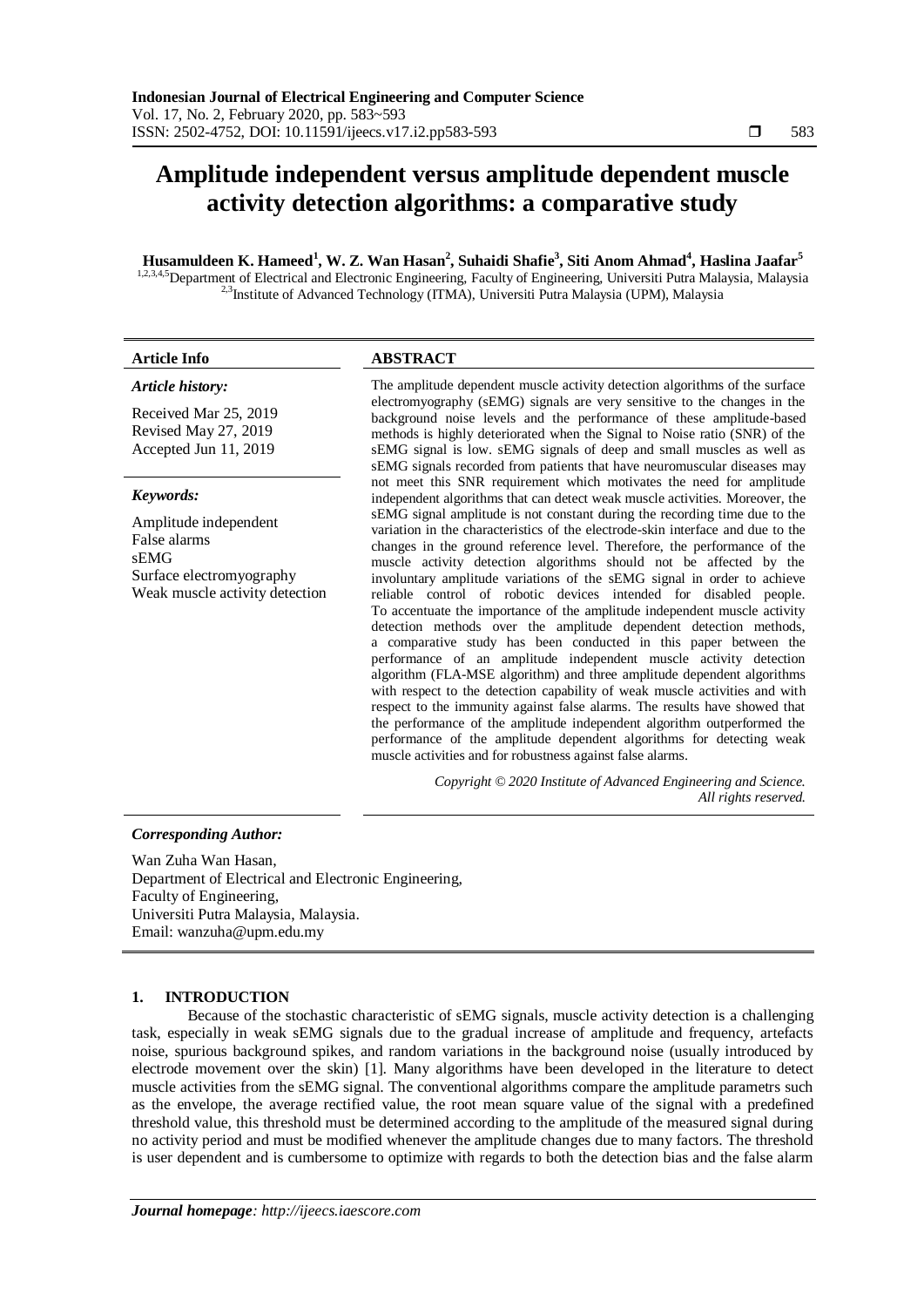probability, where high threshold levels will usually lead to delayed or even missed onset detection; a relatively low threshold level results in early onset detection but also introduces more false alarms [2, 3]. These methods are very popular because of easy implementation, but achieve satisfactory results only when the SNR of the signal is sufficiently high.

Various methods for muscle activity onset detection have been proposed, in which the majority of the used parameters are related to the amplitude of the sEMG signal. For example, wavelet template matching [4, 5] was proposed for sEMG muscle activity onset detection by comparing the shape of the surface motor unit action potentials with the appropriate wavelet functions, where good performance can be achieved only when the shape of surface action potentials matches well with the selected wavelet template. However, for experimental sEMG signals, such ideal condition cannot always be guaranteed which may result in a less precise onset detection of muscle activity. Moreover, this detection approach requires large computational power, mainly due to the calculation of the continuous wavelet transform. Qi Xu et al. [2] have developed a detection algorithm based on the maximum likelihood method improved by an adaptive threshold, but the performance of these statistical methods mainly depends on the correct estimation of a priori information of the sEMG signal. Moreover, in statistical detection methods, cumulative sum method requires information about the probability density function which is not available in most real-life problems. Since the firing of action potentials increase the signal amplitude of sEMG signal, the Teager-Kaiser Energy (TKE) operator [6-9] was proposed to highlight this increase and to achieve good performance for the detection of muscle activities especially for sEMG signals that have low SNR. However, the detection methods based on TKE operator was mainly limited to the background noise with Gaussian distribution and they are very sensitive to the spurious background spikes. The authors in [10] have developed a statistical method based on unsupervised learning to model the sEMG signal distribution in the frequency domain; however, this method require intensive computational efforts to process the signal. Vaisman et al. [11], have developed a muscle activity onset detection method based on singular spectrum analysis, but this method need computer to implement the algorithm due to high computational power needed to calculate the expectation– maximization clustering. Furthermore, this method assumes that sEMG signal must have precontraction, contraction and post-contractions parts. Xu and Ping [12] have developed a muscle activity detection algorithm against spurious background spikes by using sample entropy analysis of the sEMG signal, but this method needs high computation efforts and therefore it is difficult to be implemented in real time. Jie and Qiuping [13] have developed a detection algorithm by employing the integrated profile of the sEMG signal in the presence of the spurious background spikes for the spinal cord injury patients, this method depends on the changes in the amplitude of the sEMG signal to report the muscle activities. Severini et al. [14] have improved the Bonato double threshold detection method [15] by making the decision threshold value adaptive to the changes in the sEMG signal to noise ratio. Most of the aforementioned methods require either prior knowledge about the EMG generating model or intensive calculations making them impractical for real-time applications because many of them are not intended to control robotic devices but for other applications like neurological diagnosis or sports medicine. Moreover, statistically optimal decision, frequency domain analysis, and machine learning detection methods need heavy computational requirements that would impose burdens on real time implementation especially for embedded systems, while real-time system demands fast algorithms having low computational complexity.

In order to emphasize the importance of employing amplitude independent muscle activity detection algorithms to control hand robotic devices used for disabled people, a comparison has been made in this paper between the performance of the amplitude independent muscle activity detection algorithm presented in [30, 31] (FLA-MSE algorithm) and three amplitude dependent algorithms (Rectified and filtered sEMG, Teager Kaiser Energy Operator, Integrated Profile). All the four algorithms have low computational efforts and can be implemented in real time. The comparison has been conducted with respect to the ability of detecting weak muscle activities and with respect to the immunity against false alarms caused by involuntary amplitude variations in the sEMG signals (false alarms cause unintended movements of the robotic devices).

### **2. THE FLA-MSE ALGORITHM**

The FLA-MSE algoritm is an amplitude independent muscle activity detection algorithm developed by *Husamuldeen et al*. [30] and it was successfully employed to control the movement of a soft robotic glove. The algorithm employs the First Lag Autocorrelation (FLA) and the Modified Sample Entropy (MSE) to detect weak muscle activities from sEMG signals. The algorithm is also immune against spurious background spikes that may contaminate the sEMG signal and degrade the performance of the amplitude dependent muscle activity detection methods. Moreover, the algorithm is computation efficient to enable real time implementation and can distinguish between two types of muscle activities "hand close" and "hand open" by using single sEMG channel without the need to apply the classification algorithms.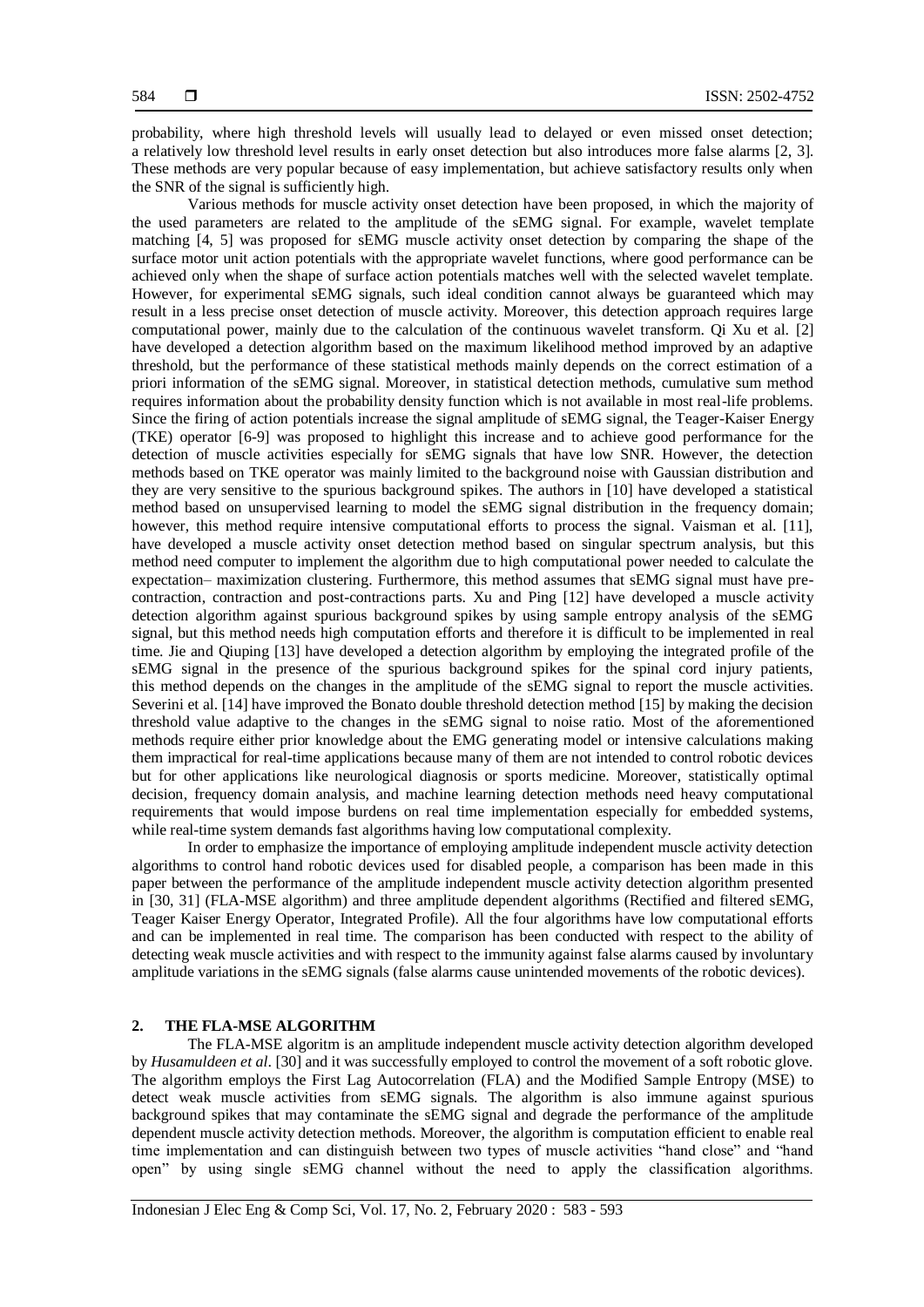The distinguishing procedure of the FLA-MSE algorithm is illustrated in Figure 1, Figure 2 shows a sample of the performance of the algorithm to detect and classify two muscle activities "hand close" and "hand open" from real sEMG signal obtained from the forearm muscles of a healthy subject.



Figure 1. Muscle activity distinguishing flow chart



Figure 2. sEMG signal with one "close" and one "open" activity

## **3. PERFORMANCE COMPARISON BETWEEN THE FLA-MSE ALGORITHM AND THREE AMPLITUDE DEPENDANT MUSCLE ACTIVITY DETECTION ALGORITHMS**

To evaluate the performance of the amplitude independent muscle activity detection method against amplitude dependent detection methods, a comparison has been conducted between the performance of the amplitude independent FLA-MSE algorithm and three amplitude dependent detection methods. The first method is the classical detection method which compares the rectified and filtered sEMG signal with a predefined threshold, where this method was used in most of the practical implemented hand robotic devices [16-25]. The second method is the Teager Kaiser Energy Operator (TKE) [7-10, 26] and the third method is the Integrated Profile (IP) [13, 27] of the sEMG signal. These three methods were chosen because they can be implemented in real time and have low computational efforts. The comparison was done with respect to the ability of detecting weak muscle activities and with respect to the immunity against false alarms, where these two parameters are the most important parameters that a muscle activity detection algorithm must have for reliable control of hand robotic devices intended for disabled people.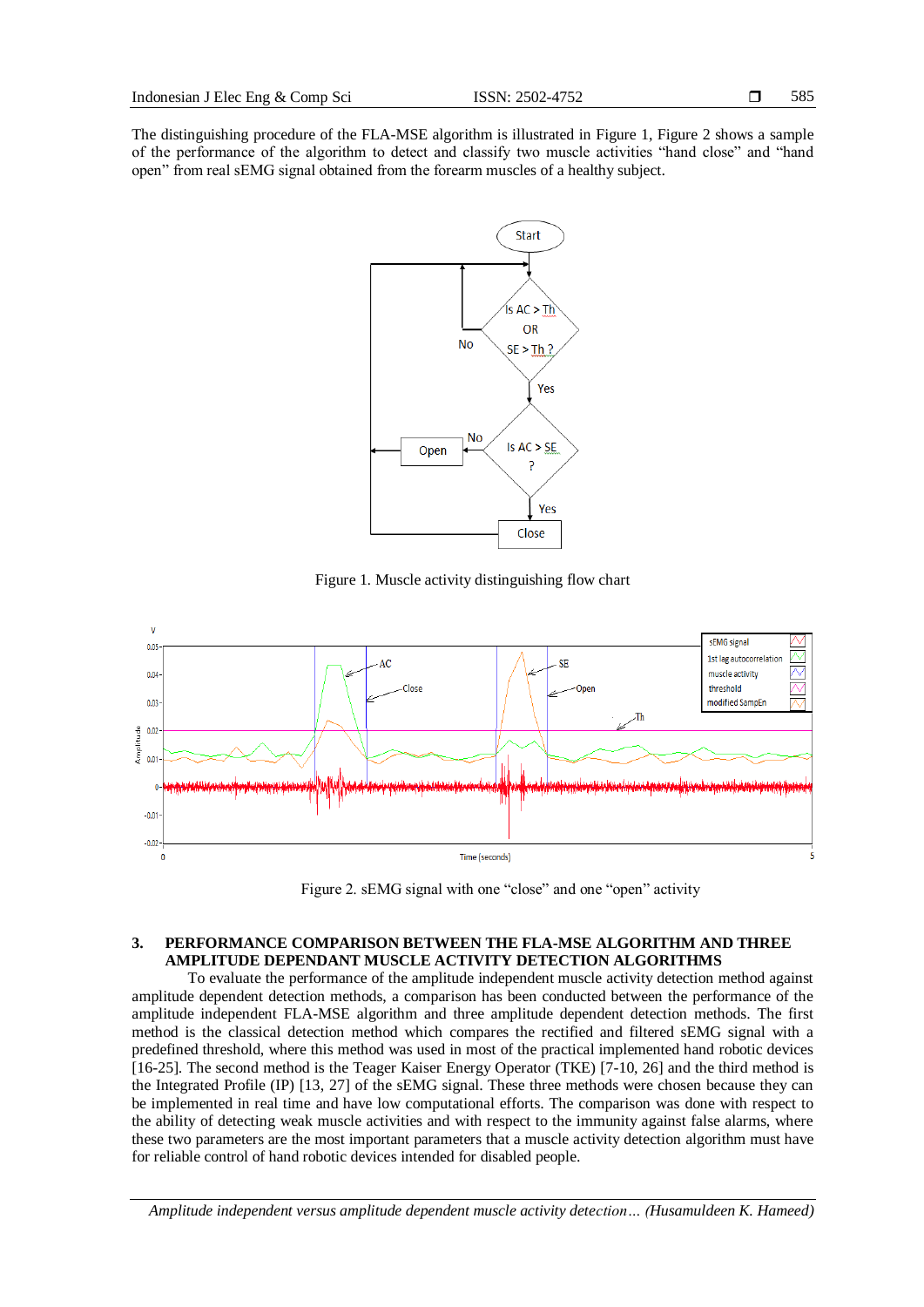For the first method, each sEMG signal segment was full wave rectified and filtered by a 4th order Butterworth IIR low pass filter with a cutoff frequency of 10Hz as was used in [17] and as suggested by International Society of Electrophysiology and Kinesiology (ISEK) guidelines [28]. The rectified and filtered sEMG signal was compared with a threshold value which is three times standard deviation of the sEMG signal during no activity period as suggested in [29], a muscle activity is reported when the signal exceeds the threshold value. For the second method, the TKE operator was computed for each sEMG segment and the result was compared with a threshold of eight times standard deviation of sEMG signal during no activity period as suggested in [9]. For the third method, the integrated profile algorithm [13] was applied for each sEMG segment.

#### **3.1. Comparison with Respect to the Detection Capability**

The hardware setup shown in Figure 3 was used to conduct a comparison among the four algorithms (FLA-MSE algorithm, rectified and filtered, TKE, IP) according to the flow diagram illustrated in Figure 4 to test the ability of detecting weak muscle activities. A healthy subject wearing soft glove on his left hand has generated ten weak "close" muscle activities from his Flexor Carpi Ulnaris (FCU) muscle as suggested in [30]. The amplitude independent FLA-MSE algorithm has managed to detect all the ten muscle activities as illustrated in Figure 5, while the IP method has detected six muscle activities, rectified and filtered method and TKE method both have detected four muscle activities. Figure 6 shows a zoomed sEMG signal of Figure 5.



Figure 3. The hardware setup used in the experiments



Figure 4. Flow Diagram used for the comparison among the four algorithms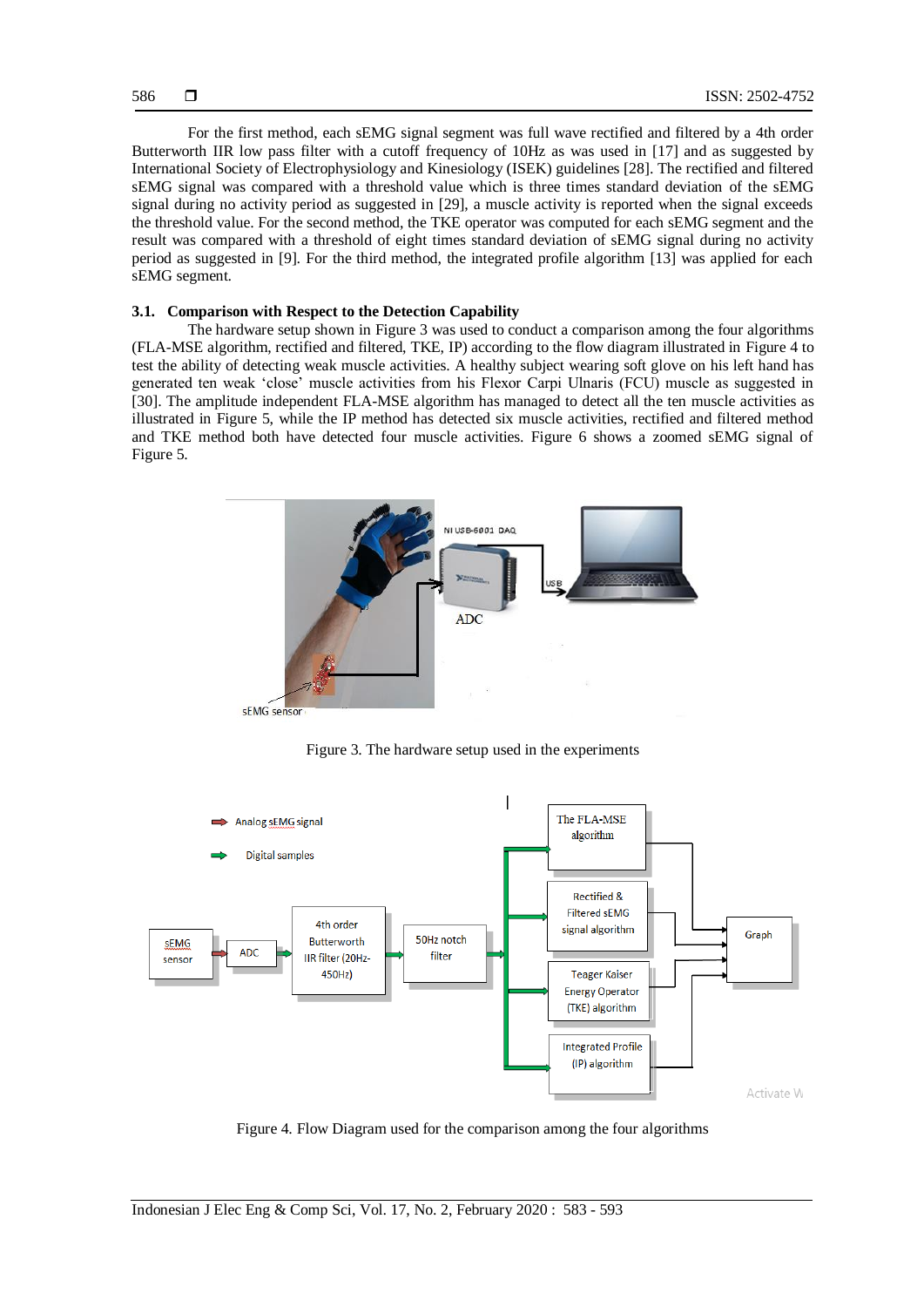

Figure 5. sEMG signal with ten muscle activities. Comparison among the four algorithms with respect to the ability of detecting weak muscle activities



Figure 6. sEMG signal with three muscle activities. Zoomed sEMG signal of Figure 5

To test the reliability and robustness of the detection capability of the amplitude independent FLA-MSE algorithm with respect to the inter-experimental variations, three rounds were conducted in different times with new doff and don of the sEMG channel for each round. Each round was including a generation of 25 weak "close" muscle activities by a healthy subject wearing soft glove on his left hand. The sEMG channel was located on the Flexor Carpi Ulnaris (FCU) muscle of the forearm. As shown in table 1 and Figure 7, the FLA-MSE algorithm has succeeded to detect all the muscle activities. There was no difference of the outcomes for experiments conducted on different times, indicating that there was no impact of inter-experimental variations on the efficacy of the amplitude independent method to detect weak muscle activities. In contrast, the amplitude dependent methods have given different performance for each round because the amplitude of sEMG signals was different in each round due to the reinstalling and installing of the sEMG channel and consequently changing in the electrode-skin interface characteristics.

| Table 1. Numbers of the Muscle Activity Detections for the Three Rounds |           |                                                             |                                |                                           |                         |  |
|-------------------------------------------------------------------------|-----------|-------------------------------------------------------------|--------------------------------|-------------------------------------------|-------------------------|--|
|                                                                         |           | No. of true detected muscle activities out of 25 activities |                                |                                           |                         |  |
|                                                                         | Round No. | FLA-MSE algorithm                                           | Rectified and filtered<br>sEMG | Teager Kaiser<br>Energy operator<br>(TKE) | Integrated Profile (IP) |  |
|                                                                         | 1st       | 25                                                          |                                | 10                                        |                         |  |
|                                                                         | 2nd       | 25                                                          |                                |                                           |                         |  |
|                                                                         | 3rd       | 25                                                          |                                |                                           |                         |  |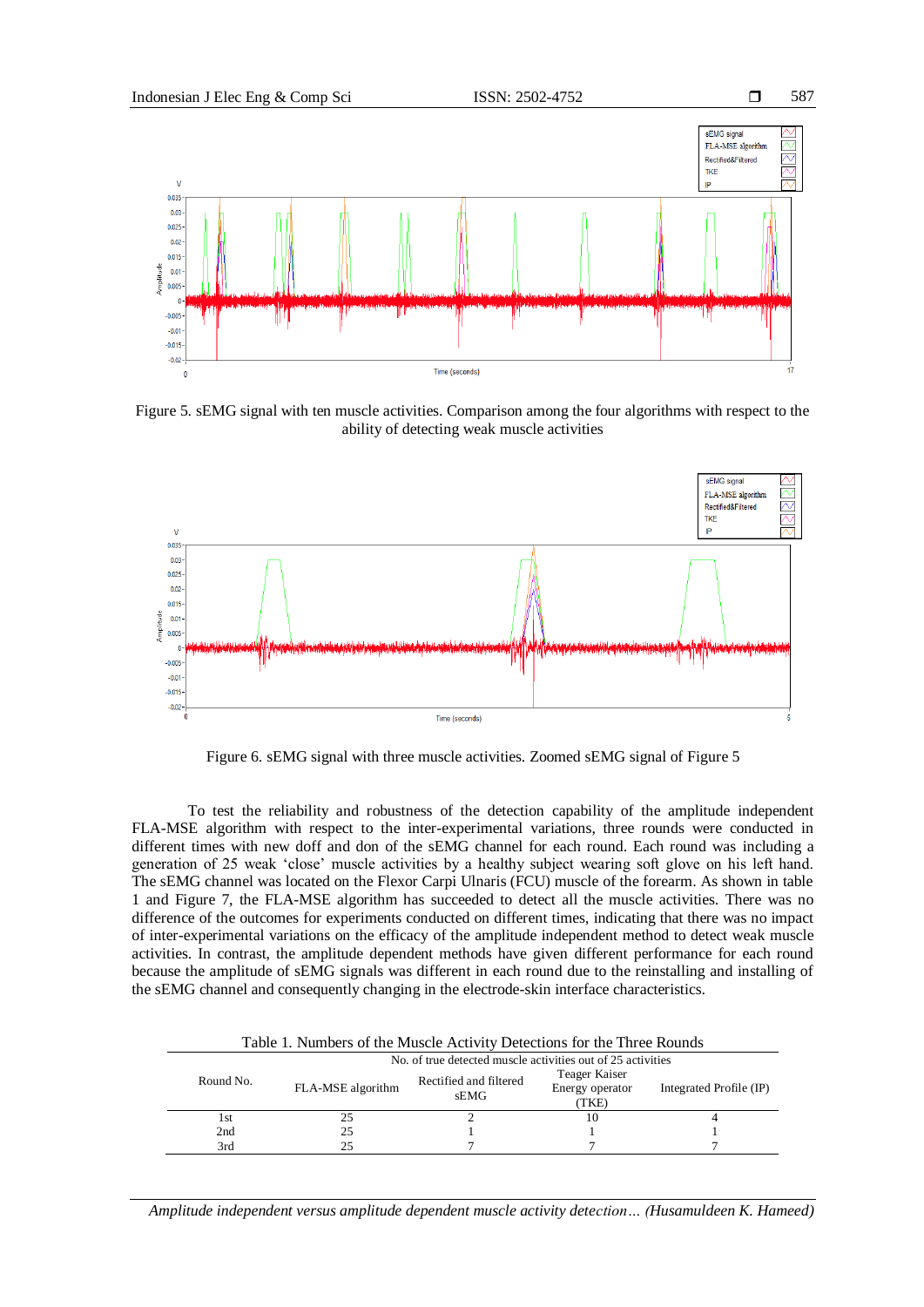

Figure 7. Numbers of true detected muscle activities by the amplitude independent FLA-MSE algorithm compared to the other amplitude dependent algorithms

Figures 8, 9, and 10 with 5 seconds window span show samples of the muscle activity detections for the three rounds, where round 1 was with noisy sEMG signal and round 2 was with very weak muscle activities. The difference among the three rounds with respect to the sEMG signal was due to the changing in the electrodes contact with the skin caused by don and doff of the sEMG channel.



Figure 8. sEMG signal with three muscle activities from the FCU muscle for round 1



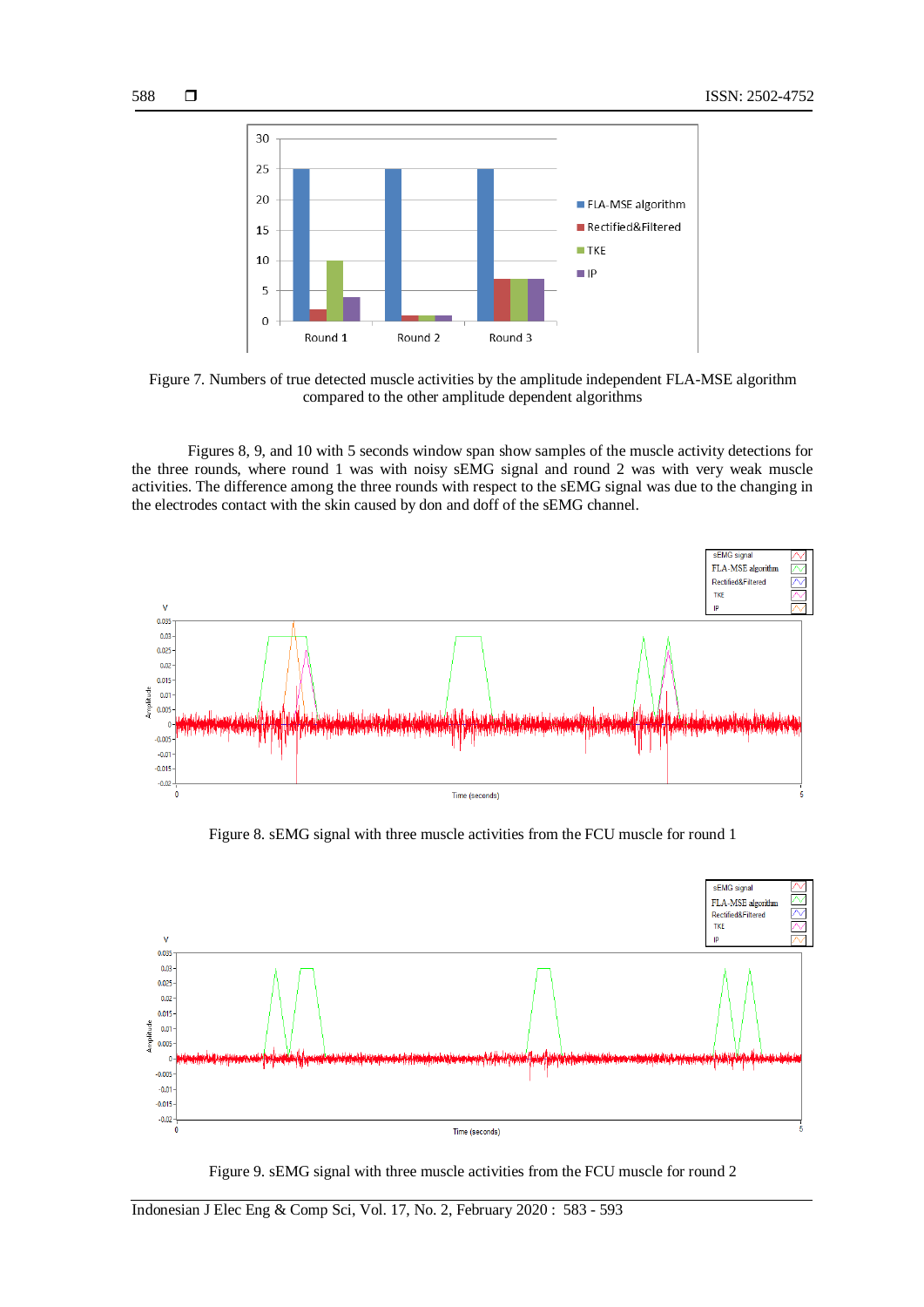

Figure 10. sEMG signal with three muscle activities from the FCU muscle for round 3

To compare the performance of the four algorithms for detecting (not distinguishing) different types of muscle activities like "Close" and "Open" from the Flexor Carpi Ulnaris (FCU) muscle, twenty "Close" activities then twenty "Open" activities were generated by a healthy subject wearing soft glove on his left hand. The numbers of the detected "Close" and "Open" muscle activities by the four algorithms are shown in Table 2 and Figure 11.



Table 2. Numbers of the Detected "Open" and "Close" Muscle Activities by the Four Algorithms

Figure 11. Detected "Open" and "Close" muscle activities by the four algorithms

The amplitude independent FLA-MSE algorithm has succeeded to detect all the "Close" and "Open" activities which is not the case for the other three amplitude dependent algorithms (keeping in mind that just the FLA-MSE algorithm can distinguish between "Close" and "Open activities). With respect to the "Close" activities, the other three algorithms have failed to detect many of them due to the low SNR of this activity. With respect to the "Open" activities, the TKE algorithm has managed to detect all of them due to the good SNR of this activity from the FCU muscle, whereas the "Rectified & Filtered" and the "Integrated Profile" algorithms have failed to detect many of them due to the nature of this activity which is composed of sharp pulses. Figure 12 and Figure 13 show samples of the sEMG signal that was used to do the comparison, where sEMG signal with four detected "Close" activities and four detected "Open" activity are appeared in a 5 second window span.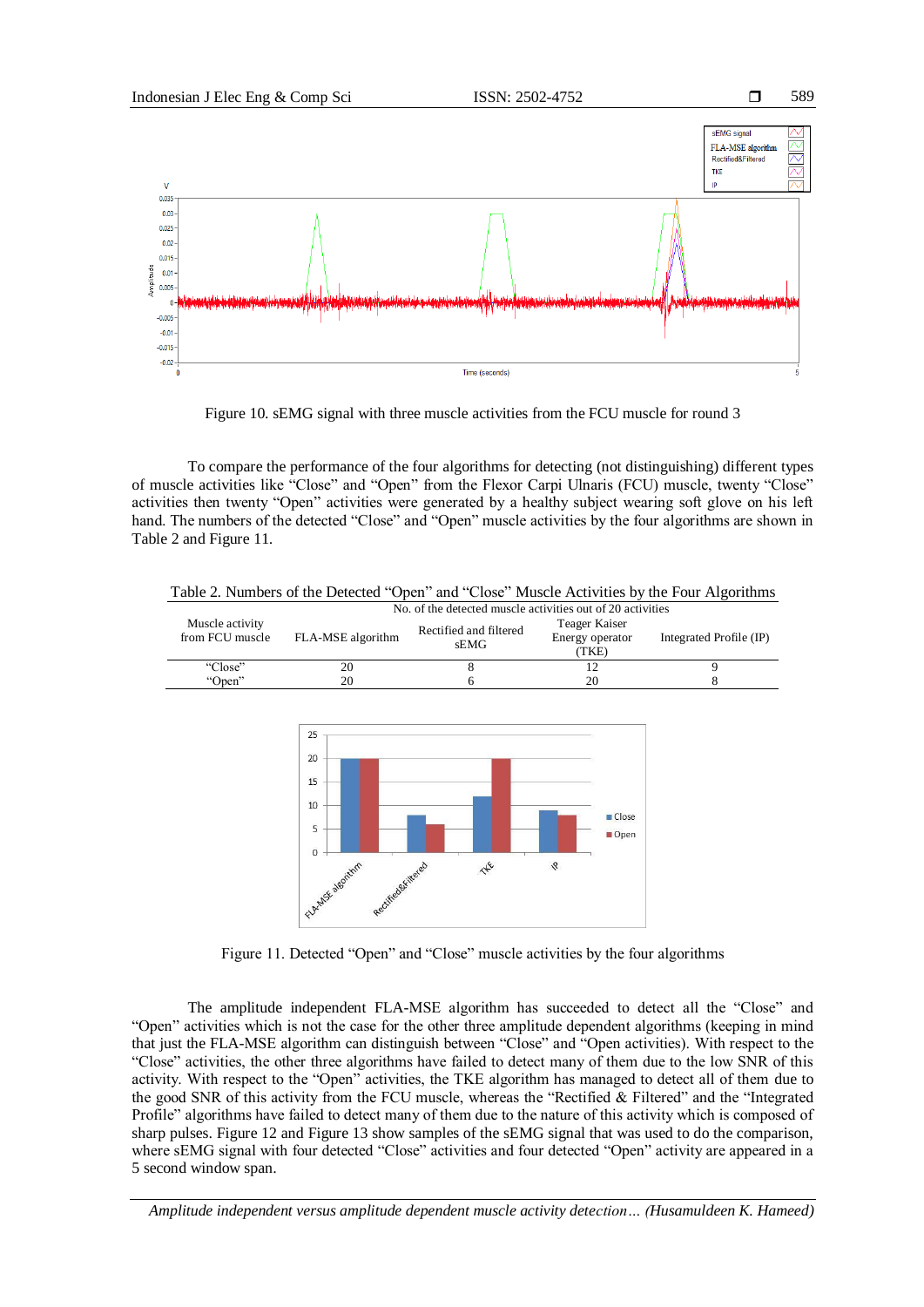

Figure 12. sEMG signal with four "Close" muscle activities from the FCU muscle



Figure 13. sEMG signal with four "Open" muscle activities from the FCU muscle

## **3.2. Comparison with respect to the immunity against false alarms**

To compare the robustness of the four algorithms against false alarms caused by amplitude variation of the sEMG signal, an Additive White Gaussian Noise (AWGN) with a standard deviation of 5 mV was added to a real sEMG signal. A real sEMG signal without muscle activities was obtained from the Flexor Carpi Ulnaris muscle of a healthy subject and the AWGN was added five times to the signal to simulate an amplitude variation for the sEMG signal. As shown in Figure 14, the amplitude independent FLA-MSE algorithm was immune against amplitude variation and there is no false alarm, while the other algorithms have produced false alarms for each amplitude variation.



Figure 14. sEMG signal without muscle activities and with five AWGN. Comparison among the four algorithms with respect to immunity against false alarms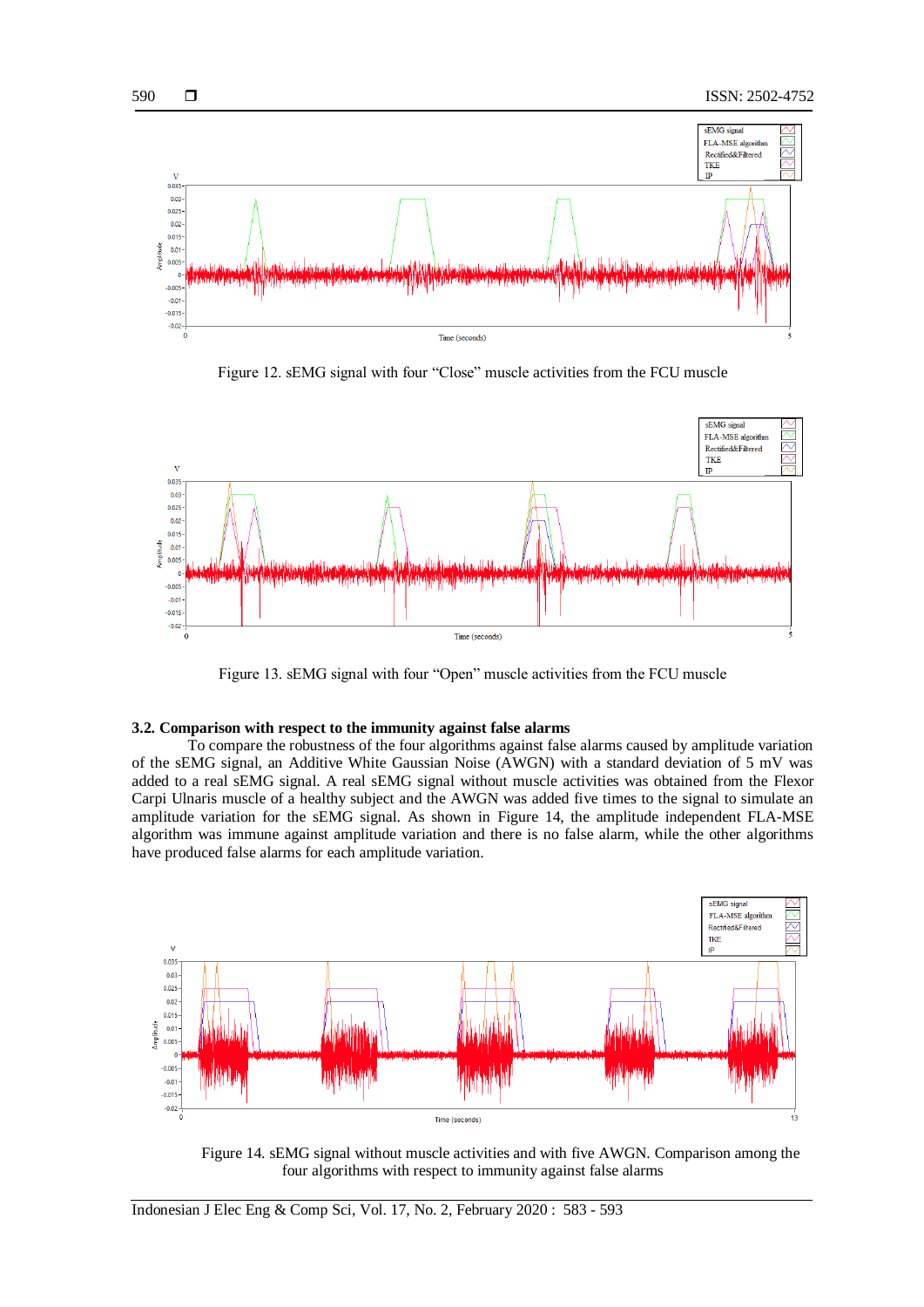#### **4. CONCLUSIONS**

The sEMG signal amplitude characteristics differ from one person to another and from time to time according to many factors like the electrode location, sweat, fatigue, blood circulation, the electrical impedance of the skin, the thickness of adipose tissue, and body temperature. Moreover, it is found in previous studies that motor unit over activity in stroke patients are sometimes present as a background signal that may contaminate the voluntary sEMG signal of the impaired muscles and make it difficult to use the conventional amplitude dependant methods for detecting muscle activities of neurological injury patients. In this paper, a comparison has been conducted between the performance of the amplitude independent FLA-MSE algorithm presented in [30] and three amplitude dependent muscle activity detection algorithms with respect to the ability of detecting weak muscle activities and with respect to the immunity against false alarms caused by involuntary amplitude variations. The sEMG signal was obtained by using single channel from the forearm muscles of a healthy subject wearing soft robotic glove in his left hand. First of all, ten weak musle activities were generated from the Flexor Carpi Ulnaris (FCU) muscle and a comparison among the four algorithms was done with respect to the detection capability, where the amplitude independent algorithm has detected all the ten activities. To test the reliability and robustness of the detection capability of the amplitude independent algorithm with respect to the inter-experimental variations, three rounds were conducted in different times with new doff and don of the sEMG channel for each round, 25 muscle activities were generated for each round. The results have revealed that the detection capability of the amplitude independent algorithm outperformed the amplitude dependent algorithms with respect to the detection of weak muscle activities. To compare the performance of the four algorithms for detecting different types of muscle activities, 20 hand "Close" activities and 20 hand "Open" activities were used in the comparison. The FLA-MSE algorithm has succeeded to detect all the muscle activities which is not the case for the other algorithms. Finally, a comparison has been conducted among the four algorithms to test the robustness against false alarms caused by involuntary amplitude variations. The result has confirmed the robustness of the amplitude independent method against false alarms in contrary to the amplitude dependent methods. Employing amplitude independent muscle activity detection methods for controlling hand robotic devices intended for disabled people makes these devices more reliable to be used in daily basis.

#### **ACKNOWLEDGMENT**

The author would like to thank Universiti Putra Malaysia for supporting this research work under supervision and Ministry of Education for funding this study under the MOE-FRGS scheme (03-01-17-1893FR).

#### **REFERENCES**

- [1] J. Drapala, *et al*., "Two stage EMG onset detection method," *Arch. Control Sci*., vol. 22, no. 4, pp. 427–440, 2012.
- [2] Q. Xu, *et al*., "An adaptive algorithm for the determination of the onset and offset of muscle contraction by EMG signal processing," *IEEE Trans. Neural Syst. Rehabil. Eng*., vol. 21, no. 1, pp. 65–73, 2013.
- [3] G. Staude, *et al*., "Onset detection in surface electromyographic signals: A systematic comparison of methods," *EURASIP J. Appl. Signal Processing*, vol. 2, pp. 67–81, 2001.
- [4] R. Andrea Merlo and F. Dario, "A Fast and Reliable Technique for Muscle Activity Detection From Surface EMG Signals," *IEEE Trans. Biomed. Eng.,* vol. 50, no. 3, pp. 319–323, 2003.
- [5] G. Vannozzi, *et al*., "Automatic detection of surface EMG activation timing using a wavelet transform based method," *J. Electromyogr. Kinesiol.*, vol. 20, no. 4, pp. 767–772, 2010.
- [6] D. Yang, *et al*., "Accurate EMG onset detection in pathological, weak and noisy myoelectric signals," *Biomed. Signal Process. Control,* vol. 33, pp. 306–315, 2017.
- [7] A. Kaur, *et al*., "Adaptive threshold method for peak detection of surface electromyography signal from around shoulder muscles," *J. Appl. Stat.,* vol. 45, no. 4, pp. 714–726, 2018.
- [8] X. Li, *et al*., "Teager-kaiser energy operation of surface EMG improves muscle activity onset detection," *Ann. Biomed. Eng.,* vol. 35, no. 9, pp. 1532–1538, 2007.
- [9] S. Solnik, *et al*., "Teager-Kaiser operator improves the accuracy of EMG onset detection independent of signal-to-noise ratio," *Acta Bioeng. Biomech*., vol. 10, no. 2, pp. 65–68, 2008.
- [10] J. Liu, *et al*., "Robust muscle activity onset detection using an unsupervised electromyogram learning framework," *PLoS One*, vol. 10, no. 6, pp. 1–15, 2015.
- [11] L. Vaisman, *et al*., "Application of singular spectrum-based change-point analysis to EMG-onset detection," *J. Electromyogr. Kinesiol*. vol. 20, no. 4, pp. 750–760, 2010.
- [12] X. Zhang and P. Zhou, "Sample entropy analysis of surface EMG for improved muscle activity onset detection against spurious background spikes," *J. Electromyogr. Kinesiol.,* vol. 22, no. 6, pp. 901–907, 2012.
- [13] J. Liu and Q. Liu, "Use of the integrated profile for voluntary muscle activity detection using EMG signals with spurious background spikes: A study with incomplete spinal cord injury," *Biomed. Signal Process. Control,* vol. 24, pp. 19–24, 2016.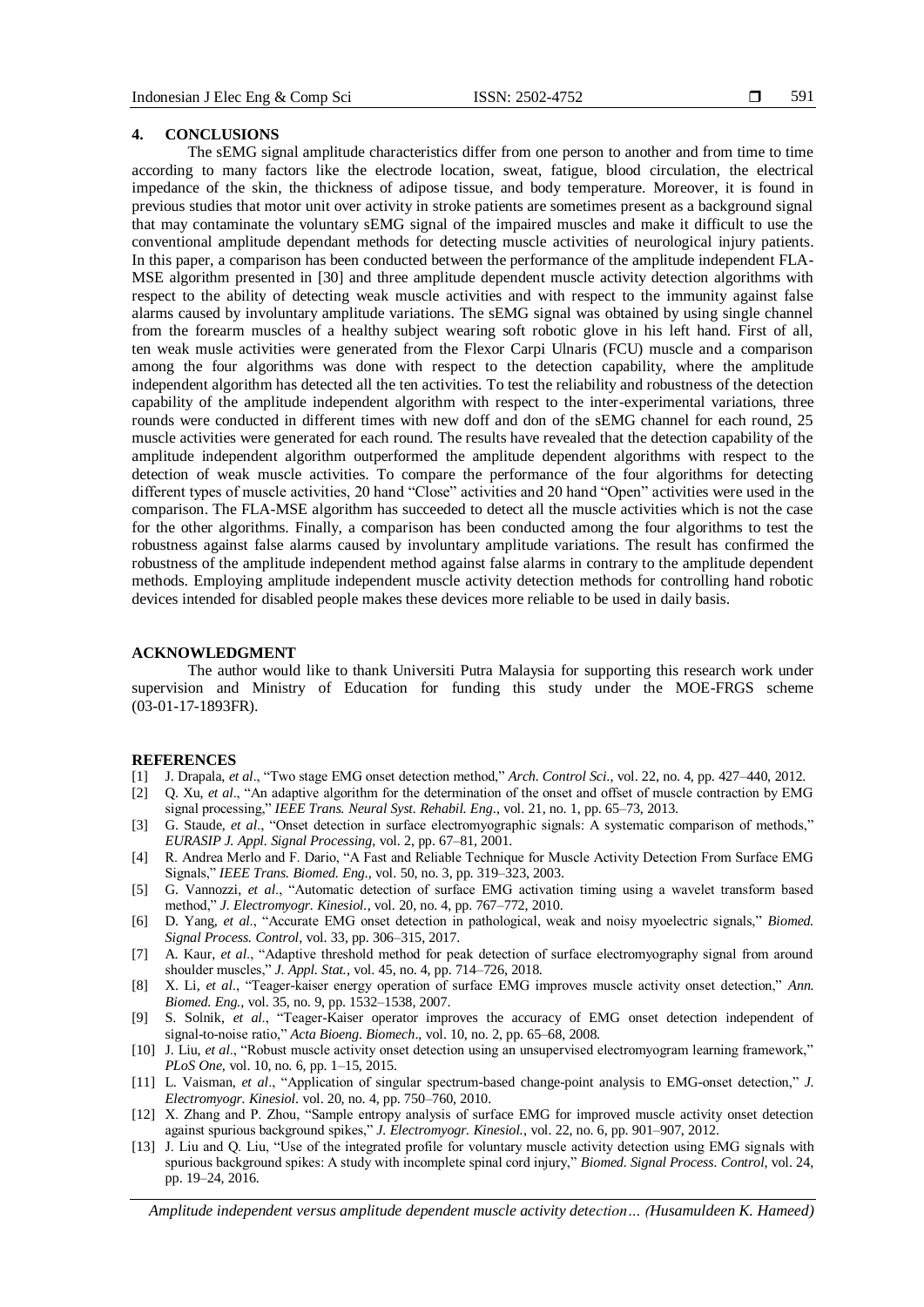- [14] G. Severini, *et al*., "Novel formulation of a double threshold algorithm for the estimation of muscle activation intervals designed for variable SNR environments," *J. Electromyogr. Kinesiol*., vol. 22, no. 6, pp. 878–885, 2012.
- [15] P. Bonato, *et al*., "A statistical method for the measurement of muscle activation intervals from surface myoelectric signal during gait," *IEEE Trans. Biomed. Eng.*, vol. 45, no. 3, pp. 287–299, 1998.
- [16] J. Ngeo, *et al*., "*Control of an Optimal Finger Exoskeleton based on Continuous Joint Angle Estimation from EMG signals*," 35th Annual International Conference of the IEEE Engineering in Medicine and Biology Society*,* Osaka, Japan, pp. 338-341, 2013.
- [17] Ahmed M. M. ALmassri, *et al.* "Self-Calibration Algorithm for an Intelligent Sensor with a Real-Time Approach Based on an Artificial Neural Network" *Sensors*, pg1-16, 2018.
- [18] H. Yap, *et al*., "A Fabric-Regulated Soft Robotic Glove with User Intent Detection using EMG and RFID for Hand Assistive Application," *IEEE International Conference on Robotics and Automation*, Stockholm, Sweden, pp. 3537-3542, 2016.
- [19] T. Kline, *et al*. "*Control System for Pneumatically Controlled Glove to Assist in Grasp Activities*," 9th International Conference on Rehabilitation Robotics, Chicago, IL, USA, pp.78-81, 2005.
- [20] M. Delph, *et al*., "*A Soft Robotic Exomusculature Glove with Integrated sEMG Sensing for Hand Rehabilitation*," IEEE 13th International Conference on Rehabilitation Robotics, Seattle, WA, USA, pp. 1-7, 2013.
- [21] J. Ochoa and D. Kamper, "Development of an actuated cable orthotic glove to provide assistance of finger extension to stroke survivors," *Rev. Ing. Biomédica*, vol. 3, no. 5, pp. 75–829, 2009.
- [22] K. Thielbar, *et al*., "Benefits of using a voice and EMG-driven actuated glove to support occupational therapy for stroke survivors," *IEEE Transactions on Neural Systems and Rehabilitation Engineering*, vol. 25, no. 3, pp. 297-306, 2017.
- [23] L. Lucas, *et al*., "An EMG-Controlled Hand Exoskeleton for Natural Pinching," *J. Robot. Mechatronics*, vol. 16, no. 5, pp. 482–488, 2004.
- [24] M. Mulas, *et al*., "*An EMG-controlled exoskeleton for hand rehabilitation*," 9th International Conference on Rehabilitation Robotics ICORR, Chicago, IL, USA, pp. 371–374, 2005.
- [25] M. Chen, *et al*., "*Interactive rehabilitation robot for hand function training*," IEEE International Conference on Rehabilitation Robotics ICORR. Kyoto, Japan, pp. 777–780, 2009.
- [26] P. Gentile, et al., "*Embedded wearable integrating real-time processing of electromyography signals*," Eurosensors 2017 conference, Paris, France, 3-6 September 2017. Proceedings 2017, 1, 600; doi: 10.3390/ proceedings 1040600.
- [27] F. N. Jamaluddin, *et al.* "Low cost and wearable multichannel surface electromyography data acquisition system architecture" *Journal of Engineering Science and Technology*, pp 98–106, 2014.
- [28] "Standards for Reporting EMG data," *Journal of Electromyography and Kinesiology*, vol. 9, no. 1, III-IV, February 1999.
- [29] P. Hodges *et al*., "A comparison of computer-based methods for the determination of onset of muscle contraction using electromyography," *Electroencephalography and clinical Neurophysiology*, vol. 101, pp. 511-519, 1996.
- [30] H. Hameed, *et al*., "*Soft robotic glove system controlled with amplitude independent muscle activity detection algorithm by using single sEMG channel*," IEEE 5th International Conference on Smart Instrumentation, Measurement and Applications (ICSIMA 2018). Songkhla, Thailand, pp. 1-6, 2108.

## **BIOGRAPHIES OF AUTHORS**



Husamuldeen K. Hameed received the Bachelor and Master Degrees in Electrical and Electronic Engineering from the University of Technology in 1994 and 2002 respectively. He is a lecturer in the High Institute of Telecommunications. He is currently a PhD student at the department of Electrical and Electronic Engineering in the Universiti Putra Malaysia. His PhD study is about Electromyography controlled hand robotic devices for disabled people. His research interests include Digital Signal Processing, Biomedical, Robotics and Automation.



Wan Zuha Wan Hasan is a Senior Lecturer of Electrical and Electronic Engineering, Faculty of ngineering, Universiti Putra Malaysia (UPM). He received the B.Sc. degree in Electronic and Computer from the Universiti Putra Malaysia (UPM) in 1997, and the M.Sc. in Microelectronics from the Universiti Putra Malaysia (UPM) in 2001, and the Ph.D. in Memory Testing from the University Kebangsaan Malaysia (UKM) in 2005. He is a member IEEE member (BEM), IEEE Circuit and System Society (IEICE) and IEEE Electron and Devices (PPAUPM). His areas of specialization are Microelectronics, Sensor Technology, Robotic and Automation, especially in Pressure Sensor for Medical and Robotic and Automation Application, Mobile Robot and automated Machine.